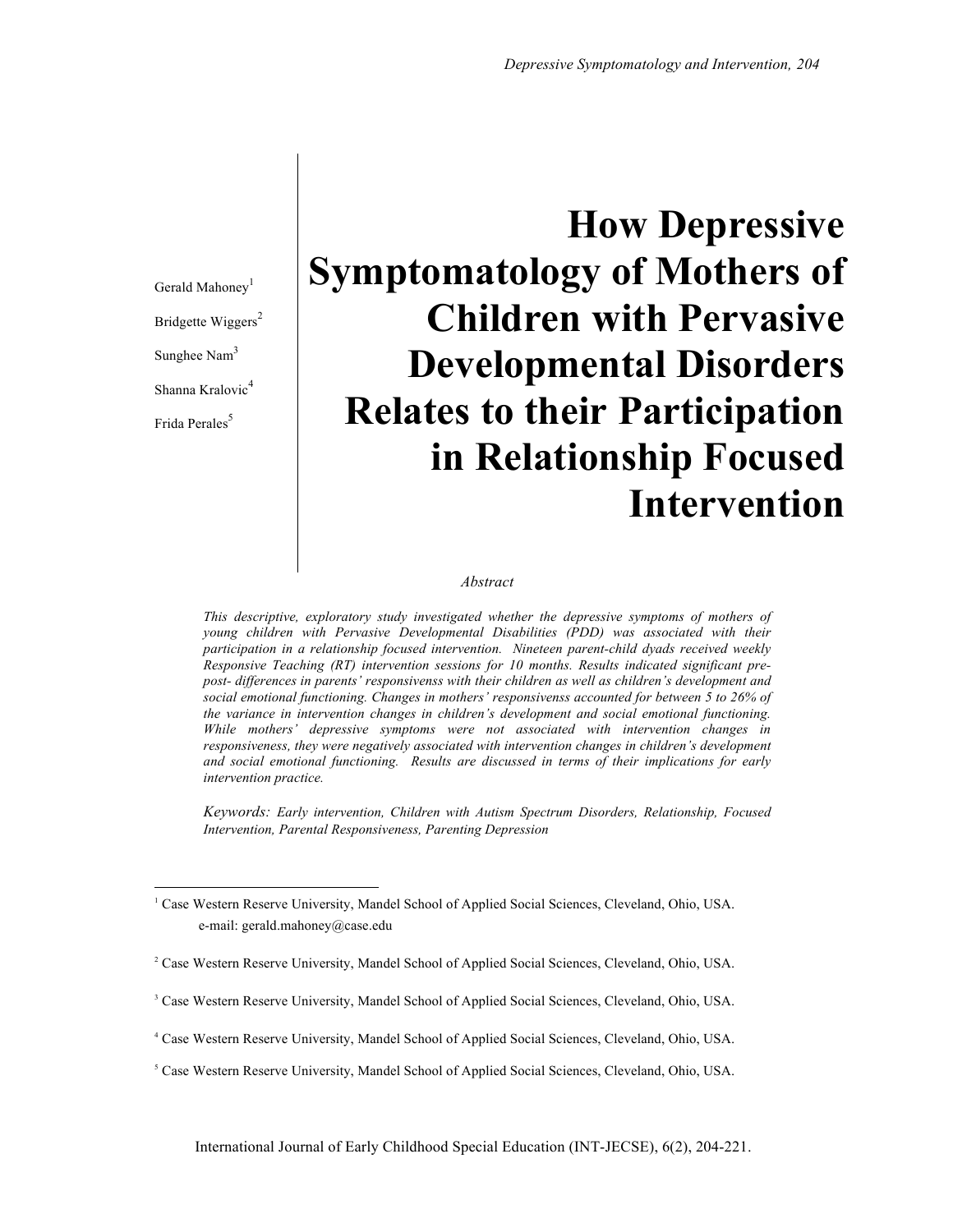# How Depressive Symptomatology of Mothers of Children with Pervasive Developmental Disorders Relates to their Participation in Relationship Focused Intervention

Numerous investigations have reported that mothers of children with autism spectrum disorders (ASD) experience higher levels of depression than either mothers of typically developing children or mother of children with other disabilities (Abbeduto, et. al., 2004; Beck, et. al., 2004; Gupta, 2007; Singer, 2006). While many of these studies have been reported with mothers of school aged children, there is considerable evidence that depression is also experienced by mothers of toddlers and preschool aged children with autism as well. For example, a recent longitudinal study of 143 mothers of toddlers with confirmed diagnoses of autism (Carter, et. al., 2009) reported that 35% of the sample displayed clinical levels of depressive symptoms when children were less than 3 years of age, and 42% displayed clinical depressive symptoms two years later.

Despite the large number of investigations related to the psychosocial consequences of having a child with autism, there has been little, if any, research on how depression impacts both parents' ability to care for their children and their effectiveness at participating in parent-mediated early intervention. Presumably depression, particularly clinical levels of depression, has similar effects on mothers of children with autism as on mothers of any other children. That is, depression likely has a debilitating effect on mothers' general mood and quality of life (Zablotsky, et. al., 2013). In addition, it is also likely to have a negative influence on mothers' ability to interact with their children, not only making it more difficult to engage with them (Campbell, et. al., 1995; NICHD Early Child Care Research Network, 1999) but also interfering with their capacity to interact sensitively and responsively (Kurstjens & Wolke, 2001). Mothers who are highly depressed likely over-react or otherwise react negatively to their children's crying or acting out behaviors (Field, 2002; Murray, et. al., 1996), thereby exacerbating rather than calming or soothing their children.

While depression does not appear to affect parents' decision to seek early intervention (EI) (Feinberg, et. al., 2012), research has yet to be reported regarding how depression affects parents' ability to play a central role in EI. Yet, during the past 10 years federal legislation (Individuals with Disabilities Education Act [IDEA), 2004) has emphasized that EI professionals encourage all parents, including parents of children with autism, to be active participants in their children's intervention. Thus professionals are being encouraged to help parents learn and use intervention strategies that both enhance their ability to care for their children and increase their effectiveness at addressing their children's developmental needs, as opposed to providing direct services to children. This emphasis was derived from family centered service philosophy (Sandall, et.al, 2005) which entails a wide range of propositions including: promoting child development and welfare within the family unit and strengthening the capacity of caregivers to care for their children (Winton, et. al., 2008). It also reflects the accumulating evidence regarding the central role that parents play in the early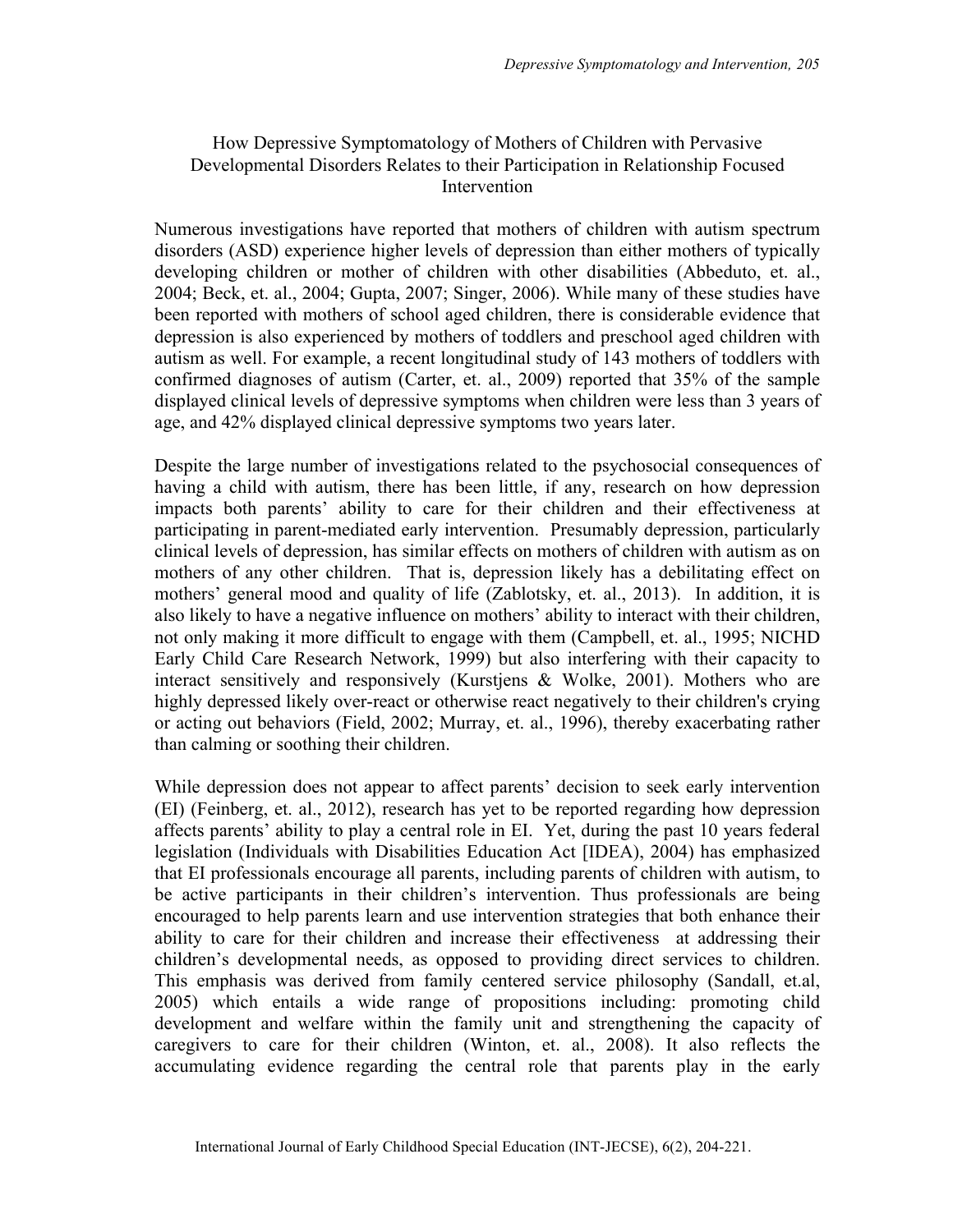development of children, even when they have disabilities such as autism (Mahoney and Nam, 2011).

In this descriptive, exploratory study we examine how maternal depression is associated with the ability of mothers of children with Pervasive Developmental Disorders (PDD) to participate in a relationship focused early intervention called Responsive Teaching [RT (Mahoney & Macdonald, 2007). This manualized intervention curriculum is designed to enhance children's development by coaching parents to engage in frequent and highly responsive interactions with their children. This is accomplished by teaching parents to use responsive interaction (RI) strategies that emphasize one or more components of responsive behavior [e.g., Contingency: (e.g., Imitate my child's actions and communications); Reciprocity: (e.g., Take one turn and wait); Non-Directiveness: (e.g., Follow my child's lead); Affect: (e.g., Act as a playful partner); Quality of Stimulation (e.g., Expand to clarify my child's intention or develop my child's topic). (see www.Responsiveteaching.org for a more detailed list of RI strategies)

Previous evaluations of RT, which have included children with PDD, have indicated that this intervention can be effective both at enhancing maternal responsivenss and promoting children's development and social emotional functioning (Mahoney & Perales, 2003; 2005; Kaaraslan et. al., 2013; Kaaraslan & Mahoney, 2013). Yet, in many of these evaluations there has been considerable variability in the degree to which mothers modified their interactions with their children, with as many as 30 percent of the mothers making no changes in responsivenss even after 12 months of intervention (e.g., Mahoney & Perales, 2005). This variability is a critical issue insofar as the impact of relationship focused intervention on children's development is associated with the ability of mothers to learn responsive interaction strategies. This has been demonstrated not only in RT (e.g., Kaaraslan, et. al., 2013, Mahoney & Perales, 2005) but in other similar interventions as well (Aldred, et. al., 2012; Coolican, et al., 2010). When parents do not increase their responsiveness while participating in relationship focused interventions, children make little or no improvements in their development or social emotional functioning.

In this study parents and children with PDD who were less than 3 years of age received weekly RT interventions over a 10 month period of time. The purpose was to investigate whether high levels of depressive symptoms might either compromise mothers' ability to learn RI strategies, or mitigate the effects of responsiveness on children's intervention outcomes. Consistent with previous RT research we hypothesized that the developmental and social emotional outcomes that children attained during intervention would be associated with intervention changes in mothers' responsivenss. In addition, because depression has been reported to have a negative impact not only on mothers mood, but also on the frequency and quality of their interactions with their children, we hypothesized that high levels of depressive symptoms would mitigate both the ability of mothers to enhance their responsivenss, and have a negative effect on children's intervention developmental and social emotional outcomes.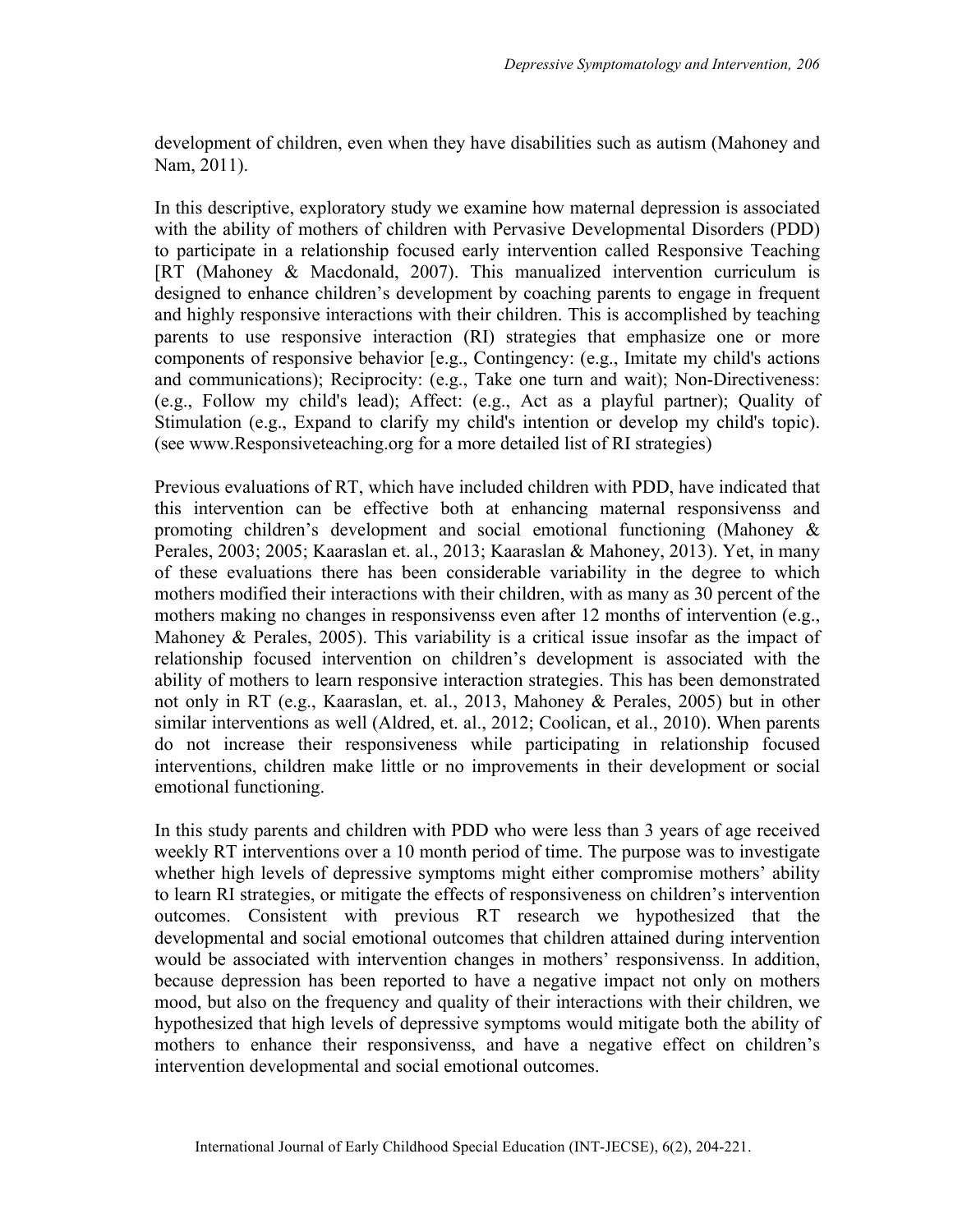# Methods

# *Sample*

A convenience sample included 19 mother–child dyads in which children were suspected or recently diagnosed as having ASD and were under four years of age. Subjects were recruited through project flyers sent to physicians and other professionals who come in early contact with parents and children with ASD. Demographic characteristics of the mothers are presented in Table 1. Their average age was 33.3 years and most were Caucasian (84%) and married (95%). Sixty eight percent of the mothers had completed college, but less than one-half (37.2%) were working either part- or fulltime. The majority (60%) came from families that had incomes greater than \$60,000 per year.

Parenting stress (Parenting Stress Index Short Form; PSI SF) and depression scores [(Center for Epidemiological Studies – Depression Index) CES D] which are reported in Table 1 indicated these mothers had high levels of psychological distress. The mean PSI SF Total Score was 4 points above the clinical cutoff, with 10 of the 19 mothers (53%) having scores in the clinical range. While the mean CESD score was below the clinical cutoff, 8 of the mothers (42%) had scores in the clinical range.

# Table 1.

| <b>VARIABLE</b>             | Mean | <b>SD</b> |
|-----------------------------|------|-----------|
| Mothers' Age Time 1 (Years) | 33.3 | 3.4       |
| Mothers' Education          |      |           |
| High School                 | 16%  |           |
| <b>Associate Degree</b>     | 16%  |           |
| <b>Bachelor Degree</b>      | 26%  |           |
| Graduate Degree             | 42%  |           |
| Marital Status (% married)  | 95%  |           |
| Race (% Caucasian)          | 84%  |           |
| Employed (%)                |      |           |

*Characteristics of mothers*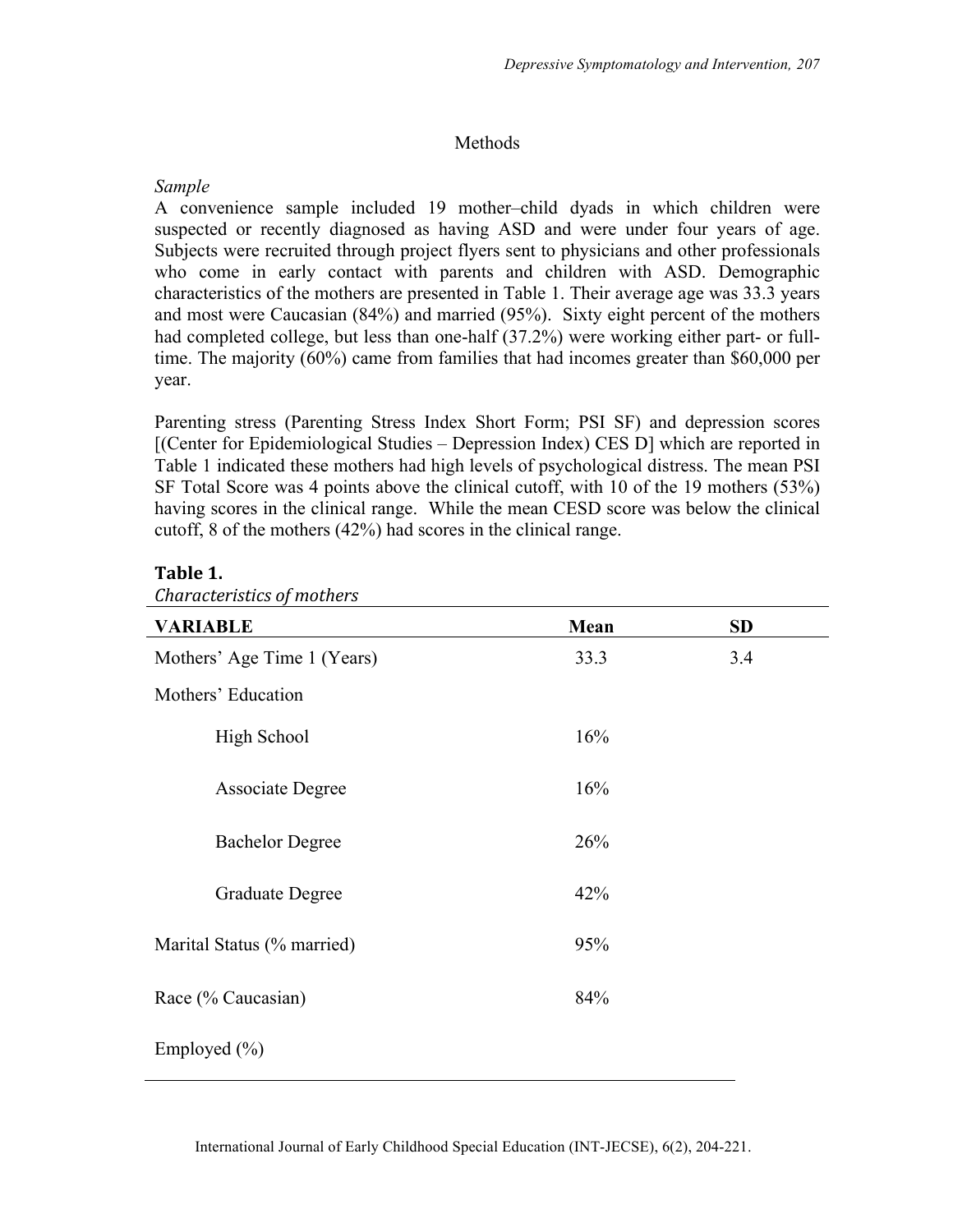| <b>VARIABLE</b>       | Mean  | <b>SD</b> |
|-----------------------|-------|-----------|
| Part Time             | 32%   |           |
| Full Time             | $5\%$ |           |
| Family Income Level   |       |           |
| <b>Under \$40,000</b> | 16%   |           |
| \$40-60,000           | 21%   |           |
| Over \$60,000         | 63%   |           |
| Maternal CESD         | 13.3  | 8.6       |
| Maternal PSI-SF Total | 88.7  | 17.9      |

Children's demographic characteristics are presented in Table 2. Their average age was 2 1/2 years at the start of the study ( $M_{CA} = 30.3$  months) and almost three fourths (74%) were boys. Twelve of the children received preliminary diagnoses of ASD from physicians (i.e., developmental pediatricians and/or neurologists) while the others received ASD diagnoses from psychologists. Although children's diagnoses were not confirmed by assessments such as the Autism Diagnostic Observation Schedule, their level of social emotional functioning as indicated by their overall scores on the Temperament and Atypical Behavior Scale (TABS) (Bagnato, et. al., 1999) as well as their level of cognitive and communication functioning were highly compatible with the DSM-IV criteria for ASD (American Psychiatric Association, 2000). That is, children's average total score on the TABS was more than three standard deviations below the mean (M= 54.7) indicating clinically significant social emotional or regulatory disorders. In addition, children's developmental and language quotients averaged approximately two standard deviations below the mean, indicating mild to moderate levels of developmental and communication delays.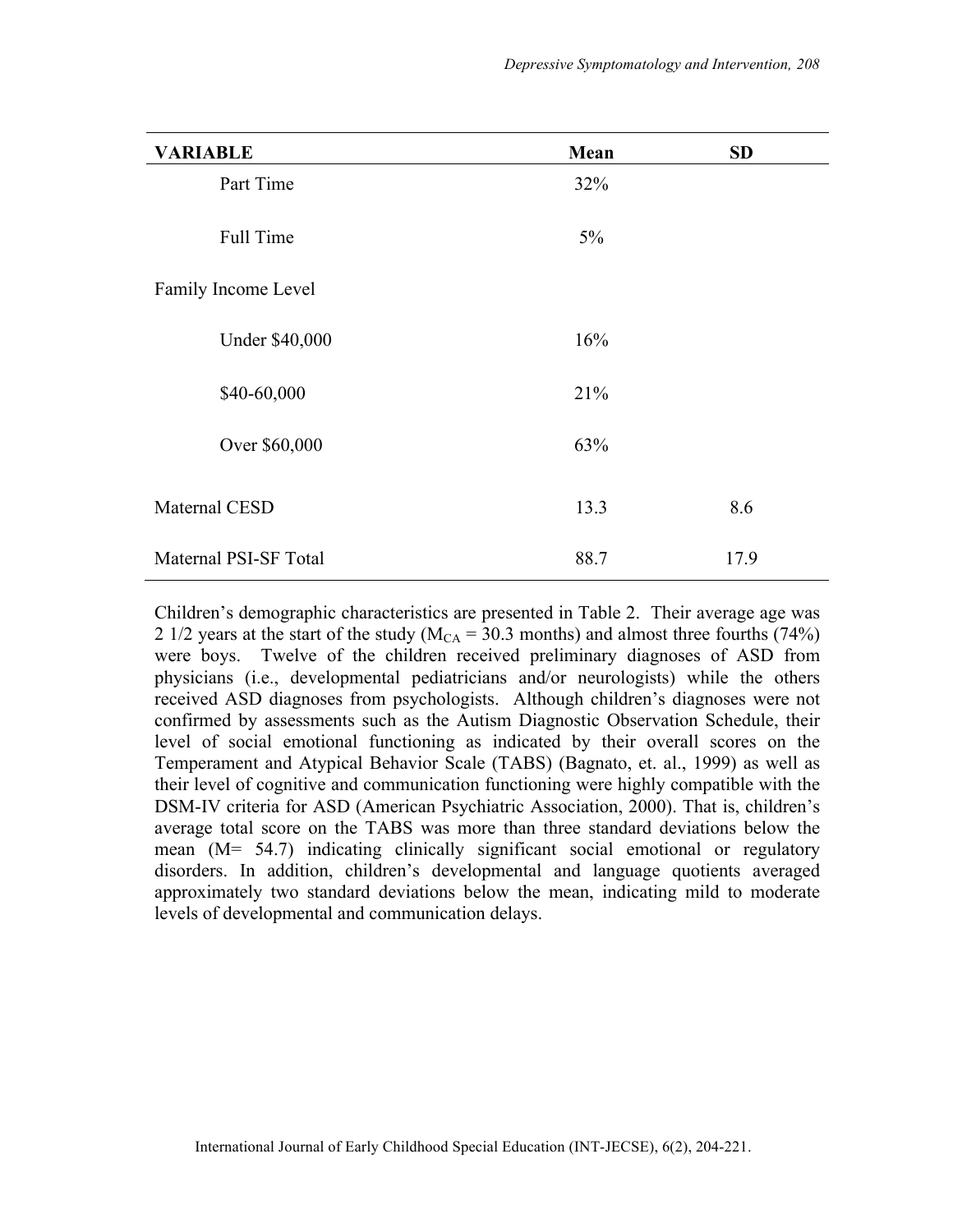| <b>VARIABLE</b>                                 | Mean              | <b>SD</b> |
|-------------------------------------------------|-------------------|-----------|
| Child's Age Time 1 (Months)                     | 30.3              | 10.8      |
| % Males                                         | 74%               |           |
| Developmental Quotient T1 <sup>1</sup>          | 69.3              | 22.5      |
| Communication Quotient $T12$                    | 72.5              | 12.9      |
| Social Emotional Characteristics                |                   |           |
| Detached $3$                                    | $17.5^{\rm a}$    | 20.9      |
| Hypersensitivity/<br>Hyperactivity <sup>3</sup> | 41.5 <sup>a</sup> | 15.9      |
| Under-reactive <sup>3</sup>                     | 32.8 <sup>a</sup> | 21.1      |
| Dysregulated (TABS) $3$                         | 42.2 <sup>a</sup> | 16.5      |
| Overall Atypical Behavior <sup>3</sup>          | 54.7 <sup>b</sup> | 38.0      |

# **Table 2**

*Characteristics of children* 

# *Procedures*

Subjects received individual parent-child intervention sessions which were based upon the RT curriculum (Mahoney & MacDonald, 2007). Sessions were conducted by RT certified interventionists and were provided either in family's homes or at a center based facility. Each session lasted approximately 45 minutes.

RT is organized around 16 pivotal behaviors that are used to enhance children's cognitive, communication and social emotional functioning (see www.Responsiveteaching.org for a more detailed description). The pivotal behaviors that are targeted as intervention objectives are those behaviors that are most directly related to the child's developmental needs as indicated on their IFSPs or IEPs and/or as expressed by their parents. During RT sessions interventionists discussed the pivotal behaviors that were the intervention objectives for the child; introduced one or two RI strategies that parents could use to promote these behaviors; demonstrated the strategies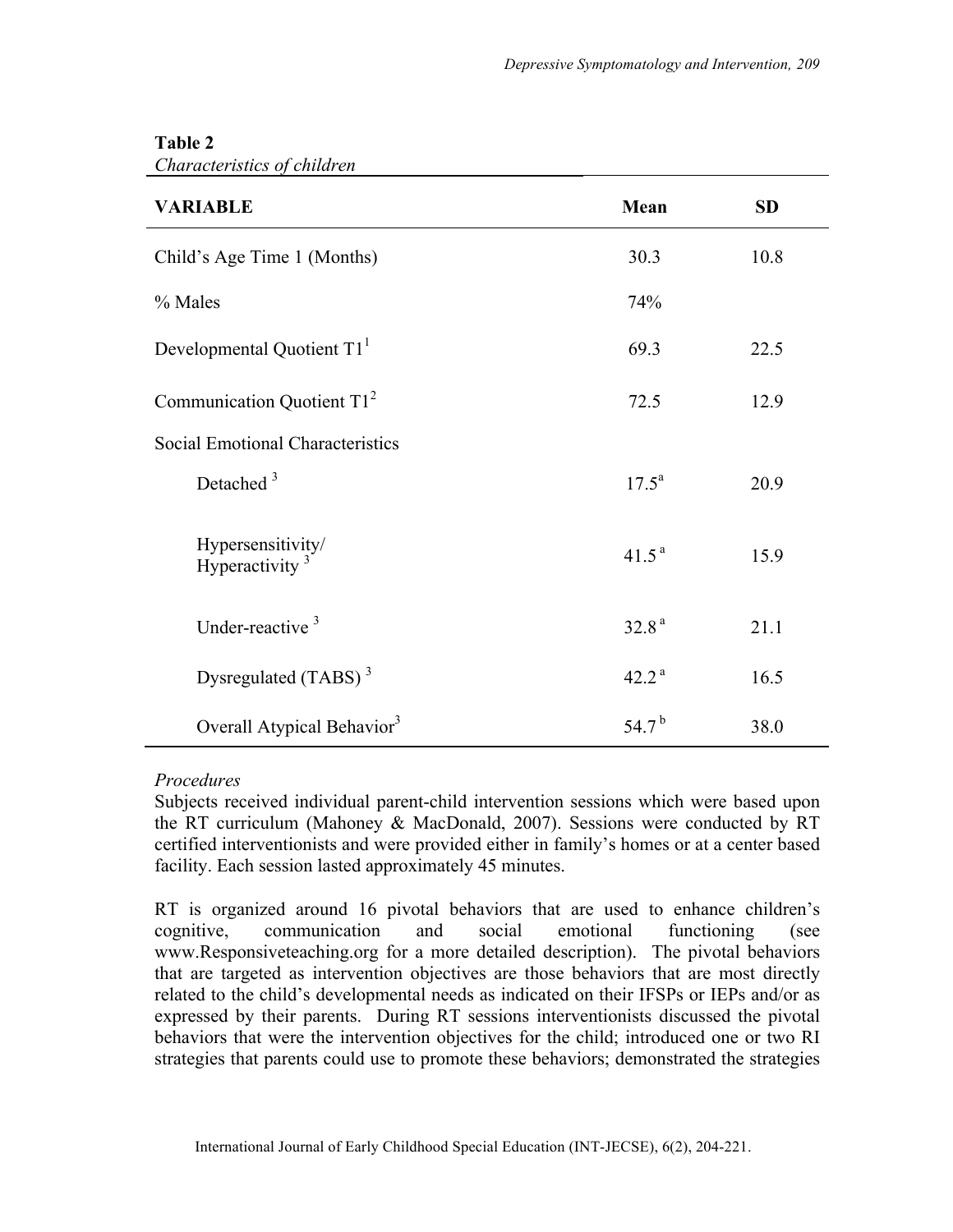with the child; coached parents in their use of RI strategies: and developed a plan for parent follow through.

Dyads were scheduled to participate in one session each week for 10 months. However, due to vacations, sickness, and holidays they received an average of 28.2 sessions during the study.

#### *Measures*

Child and family assessment data were collected before intervention and after completing 10 months of intervention.

Because several children were older than 42 months at the pre- assessment, two different tests were used to assess children's developmental ages (DA). DAs were converted to ratio developmental quotients using the formula [(DA/CA) \* 100].

The Bayley Scales of Infant Development, 2nd Edition (Bayley, 1993) was used to assess children who were less than 42 months of age. This scale is considered to be one of the most valid measures of infant development (Harris, et. al., 200*5;* Koseck, 1999) and has been used successfully in early intervention efficacy studies of young children with autism and other disabilities (e.g., Mahoney & Perales, 2005; Sallows, et. al., 2005). Average interrater reliabilities are .88, and test-retest reliabilities exceed .90. Studies of its predictive validity indicate that 2-year old Bayley scores are highly associated with preschool IQ scores.

The Battelle Developmental Inventory (Newborg, et. al., 1984) is an individually administered standardized measure of child development for preschool aged children up to 8 years of age. It measures five developmental domains: personal-social, adaptive, motor, communication, and cognition. It was standardized on a nationally representative sample of children and has high levels of test- retest and interrater reliability. The Battelle is highly correlated with the Bayley Scales of Infant Development (*r*s = .81 to .90).

The Vineland Adaptive Behavior Scale, 2nd Edition (Sparrow, et. al., 2005) was used to assess children's communication. The Vineland is a parent report instrument that provides estimates of children's functioning across four domains: Communication; Daily Living; Socialization; and Motor Skills. Correlations between Vineland scores and other adaptive behaviors scales and intelligence tests range from .40 to.70.

The Temperament and Atypical Behavior Scale (TABS) (Bagnato, et. al., 1999) was used to assess children's social emotional functioning. This scale assesses problem behaviors of children between one and six years of age. It is a parent respondent instrument with 55 items that measure four factors: Detached, Hyper-Sensitive/Active, Under-Reactive, and Dysregulated. The corrected split-half reliability for the TABS is .95 for children with disabilities.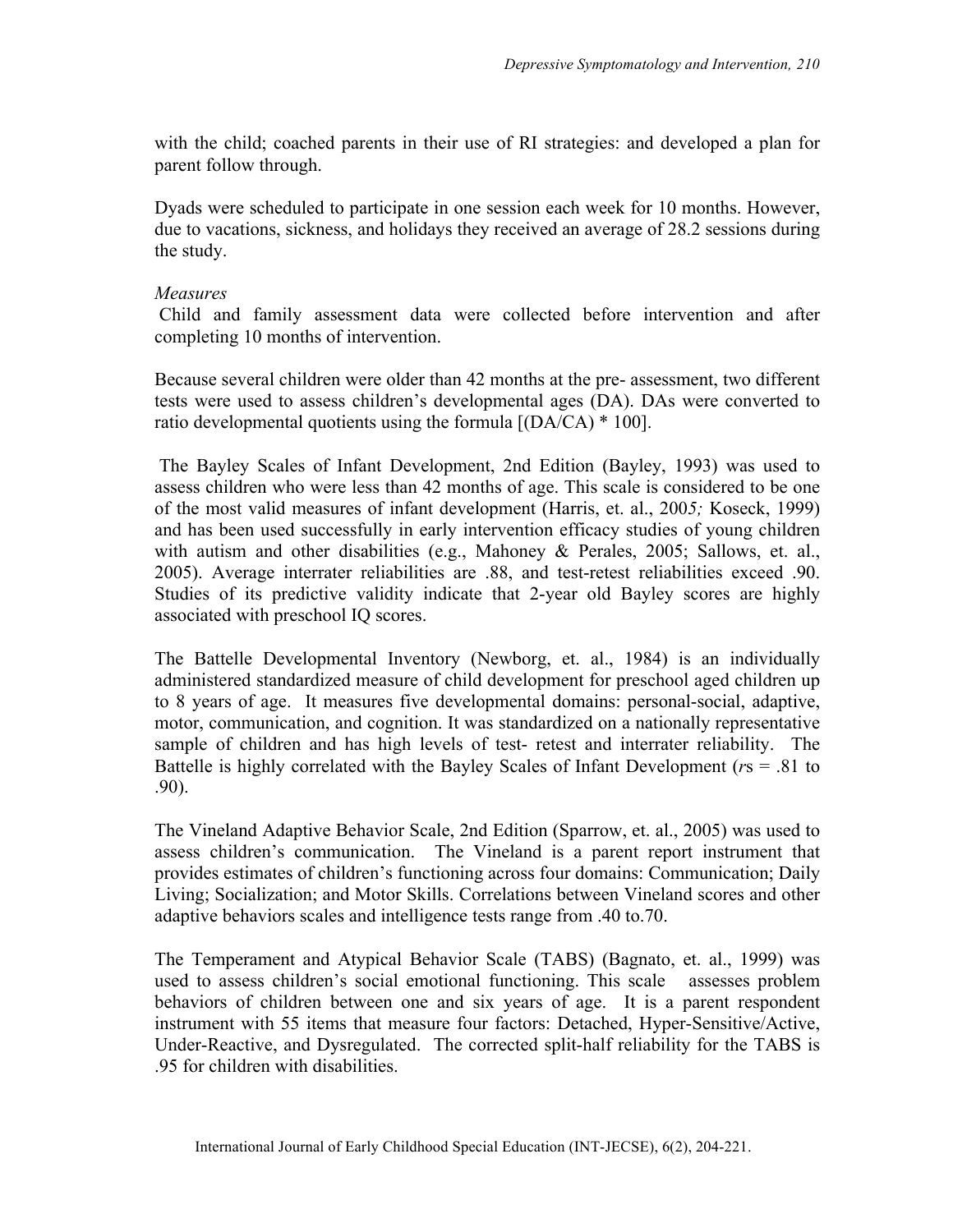Following procedures that are commonly used to assess parent-child interaction (c.f., Mahoney & Nam, 2011), children and mothers were video recorded playing together for seven-minutes with a standard set of developmentally appropriate toys. Mothers' style of interaction was rated from these videotapes with the Maternal Behavior Rating Scale (MBRS) (Mahoney, et. al., 1986; Mahoney, 1992). The MBRS is a twelve item scale that assesses four dimensions of interactive style: Responsiveness, Affect, Achievement Orientation, and Directiveness. Research indicates that the MBRS assesses parenting characteristics associated with children's developmental growth; that ratings on the scale are stable over time for parents who are not involved in parenting interventions (Mahoney & Bella, 1998); and that this scale is sensitive to changes in interaction promoted through relationship focused interventions (Kaaraslan, et. al., 2013; Mahoney & Perales, 2005; Solomon, et al., 2014).

Two instruments were administered to assess the psychological status of mothers: the Parenting Stress Inventory -Short Form [PSI SF (Abidin, 1995 - 3<sup>rd</sup> Ed.)] and the Center for Epidemiologic Studies Depression Scale (CES-D) (Radloff 1977).

The PSI-SF is a 36 item self-report questionnaire that assesses the effects of children on parents and families. It has three subscales (parental distress, difficult child, and dysfunctional parent-child interaction) and a Total Stress Index. Internal consistency for the Total Stress Index is .91, and for the subscales are: (a) .87 for Parental Distress; (b) .80 for Parent-Child Dysfunctional Interaction; and (c) .85 for Difficult Child (Abidin, 1995).

The CES-D is a self-report scale designed to measure depressive symptomatology. It has 20 items that assess common behaviors associated with depression including: depressed mood, feelings of worthlessness and hopelessness, loss of appetite, poor concentration, and sleep disturbance. Cronbach's alpha is high, generally around 0.85 in community samples and 0.90 in psychiatric samples. Validity has been established by patterns of correlations with other self-report measures as well as by correlations with clinical ratings of depression.

Responsive Teaching Intervention Service Logs were used to document the services that each family received. After each intervention session, service providers completed logs indicating: (a) the strategies discussed during each intervention session; (b) Intervention Topics; (c) follow-up activities mothers were asked to implement at home; and (d) mothers' follow-through with suggestions from the previous week.

#### *Coding and reliability of mother-child observation*

Each mother-child video was coded independently by raters who had received 40 hours of training and had attained 80% agreement within one point on a five-point Likert scale. Pre- and post- intervention observations were coded at the same time to assure that the same criteria were used for pre-and post- intervention observations. Observations were randomly sorted so that pre- and post- observations would not be coded consecutively for any subject, and the order that pre- and post- observations were coded was counter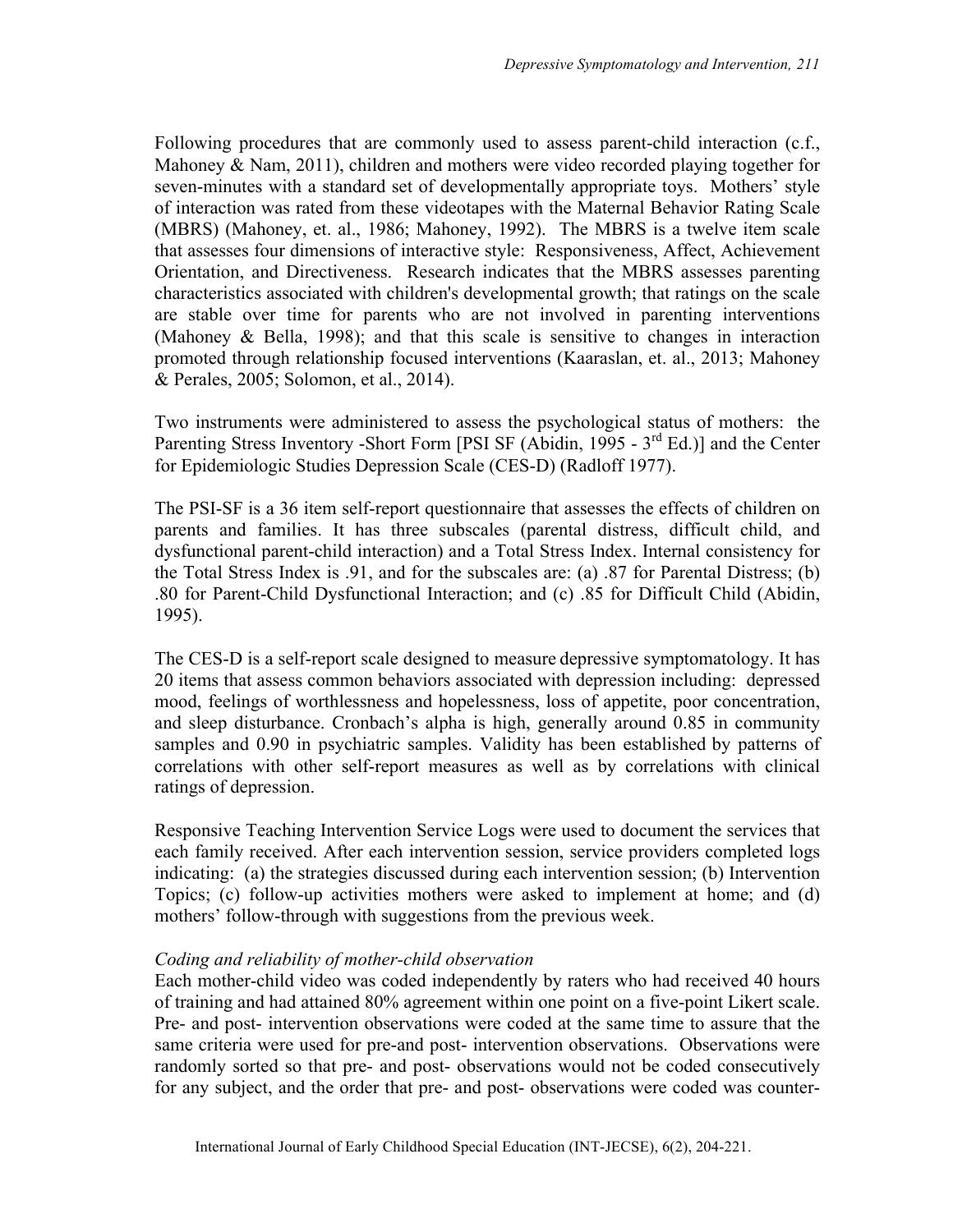balanced. A second rater coded a random selection of 20% of all observations to assess reliability. Interrater reliability for the MBRS as estimated using the Spearman correlation was  $r = 0.81$ . Raters attained 72% exact agreement and 99% agreement within one scale point.

#### Results

Because of the limited power due to the small sample size significance levels were set at *p* < .10 for the following analyses.

Intervention changes in mothers' interactions

A repeated measures MANOVA indicated significant changes in mothers' style of interaction ( $p < .05$ ) (See Table 3). During intervention, mothers' Responsiveness and Affect increased by 17% and 7% respectively, while Achievement Orientation and Directiveness declined by 12% and 3%. Univariate analyses indicated that intervention effects were only significant for Responsiveness ( $p < .01$ ).

#### **Table 3.**

*Before and after data on mothers' style of interaction*

|                                                | Pre-Intervention |           | Post-Intervention |           |           |
|------------------------------------------------|------------------|-----------|-------------------|-----------|-----------|
|                                                | Mean             | <b>SD</b> | Mean              | <b>SD</b> |           |
| Maternal Behavior<br>Rating Scale <sup>1</sup> |                  |           |                   |           | $3.28**$  |
| Responsiveness <sup>2</sup>                    | 2.9              | 0.7       | 3.4               | 0.6       | $7.35***$ |
| Affect <sup>2</sup>                            | 2.8              | 0.4       | 3.0               | 0.5       | 1.91      |
| Achievement <sup>2</sup>                       | 2.6              | 0.8       | 2.2               | 0.7       | 1.42      |
| Directiveness <sup>2</sup>                     | 3.0              | 0.8       | 3.1               | 0.7       | 0.22      |

#### $1$  MANOVA

<sup>2</sup> ANOVA

 $*p < 0.1; ** p < 0.05; ** p < 0.01$ 

Correlations were computed to examine the association of changes in mother's responsivenss with their parenting stress and depression scores at T1. Results from these analyses were not significant ( $r_{\text{Response Change}} - \text{psI} = .08$ ;  $r_{\text{Response Change}} - \text{CESD} = .17$ ) indicating that mothers' psychological status was not associated with changes in responsiveness that occurred during intervention.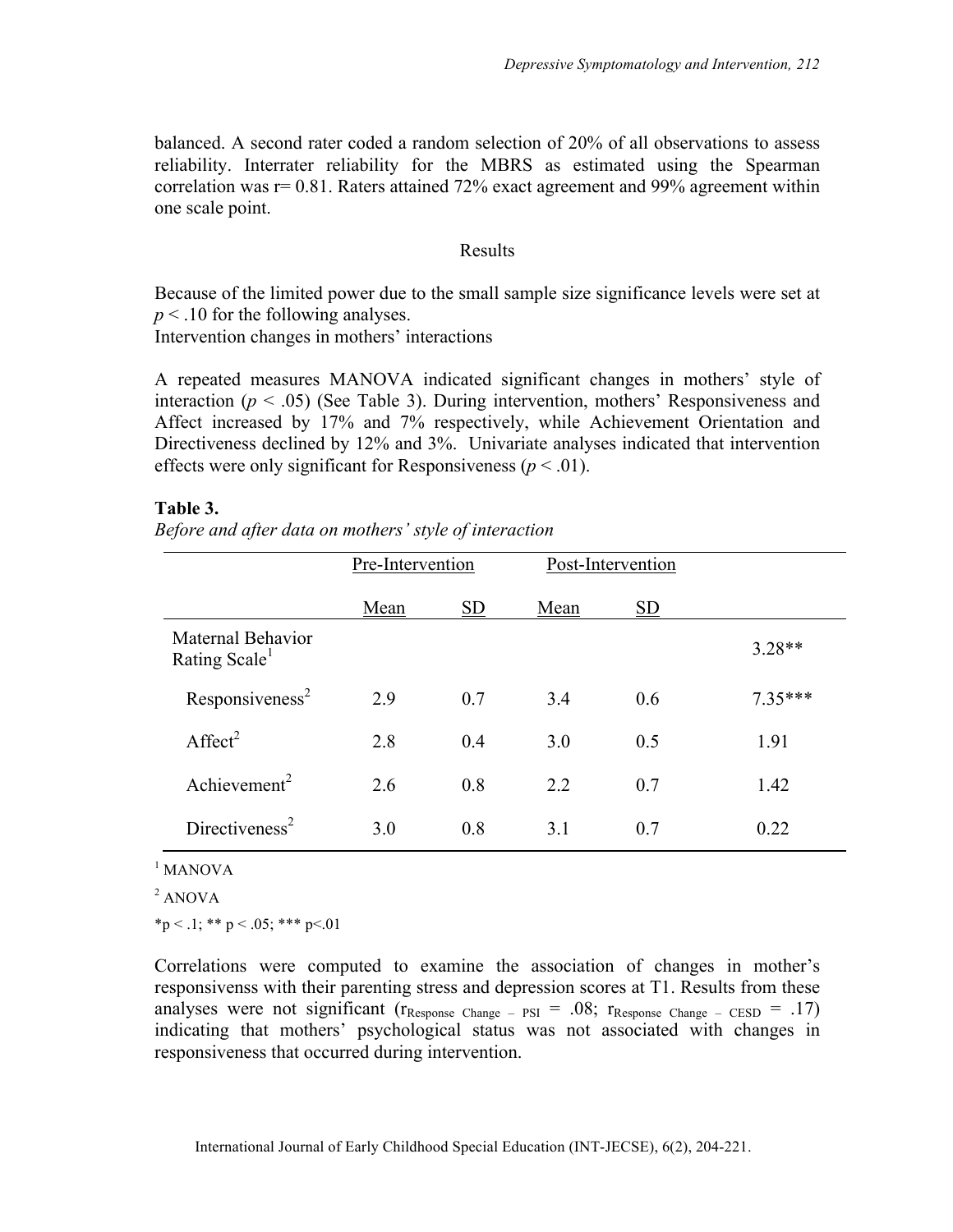# *Intervention changes in children's development and social emotional functioning*

Pre- and post- developmental quotient scores are reported on Table 4. A repeated measures MANOVA indicated that the effects of intervention were significant ( $p < .05$ ). Univariate analyses indicated significant effects both for children's development and communication ( $ps < .05$ ).

#### **Table 4.**

*Before and after data on children's development and social emotional functioning*<sup>1</sup> MANOVA  $2$  ANOVA

| <b>VARIABLE</b>                                 | Pre-intervention |           | Post-intervention |           | $\overline{F}$ |  |
|-------------------------------------------------|------------------|-----------|-------------------|-----------|----------------|--|
|                                                 | Mean             | <b>SD</b> | Mean              | <b>SD</b> | (Intervention) |  |
| Child Development <sup>1</sup>                  |                  |           |                   |           | $3.70**$       |  |
| Developmental<br>Quotient <sup>2a</sup>         | 69.6             | 21.3      | 77.0              | 26.4      | 6.98**         |  |
| Communication<br>Quotient <sup>2b</sup>         | 72.7             | 10.6      | 81.3              | 20.3      | 4.97**         |  |
| TABS <sup>1a</sup>                              |                  |           |                   |           | $2.47*$        |  |
| Detached $2$                                    | 17.4             | 21.3      | 14.7              | 19.9      | 0.35           |  |
| Hypersensitivity/<br>Hyperactivity <sup>2</sup> | 41.7             | 15.9      | 42.6              | 15.8      | 0.05           |  |
| Underreactive <sup>2</sup>                      | 32.9             | 21.4      | 40.3              | 19.1      | $4.96*$        |  |
| Dysregualted <sup>2</sup>                       | 45.6             | 27.2      | 42.1              | 16.1      | 0.01           |  |

<sup>a</sup> Bayley/Battelle Ratio Developmental Quotients

**b** Vineland Communication Quotients

 $\textdegree$  Temperament and Atypical Behavior Scale (Bagnato & Neisworth, 1999)

 $*p < 0.1; ** p < 0.05;$ 

Table 4 also reports pre- post- data for children's social emotional functioning as measured by the TABS. A MANOVA of the TABS indicated that the effect of intervention was significant  $(p < .10)$ . Univariate analyses indicated that intervention effects were significant only for Underreactive  $(p < 0.10)$ .

#### *Predictors of child intervention outcomes*

Multiple regressions were used to explore associations between mothers' responsiveness and depression to intervention changes in children's developmental and social emotional functioning. While there are no fixed rules for the lowest subjects to independent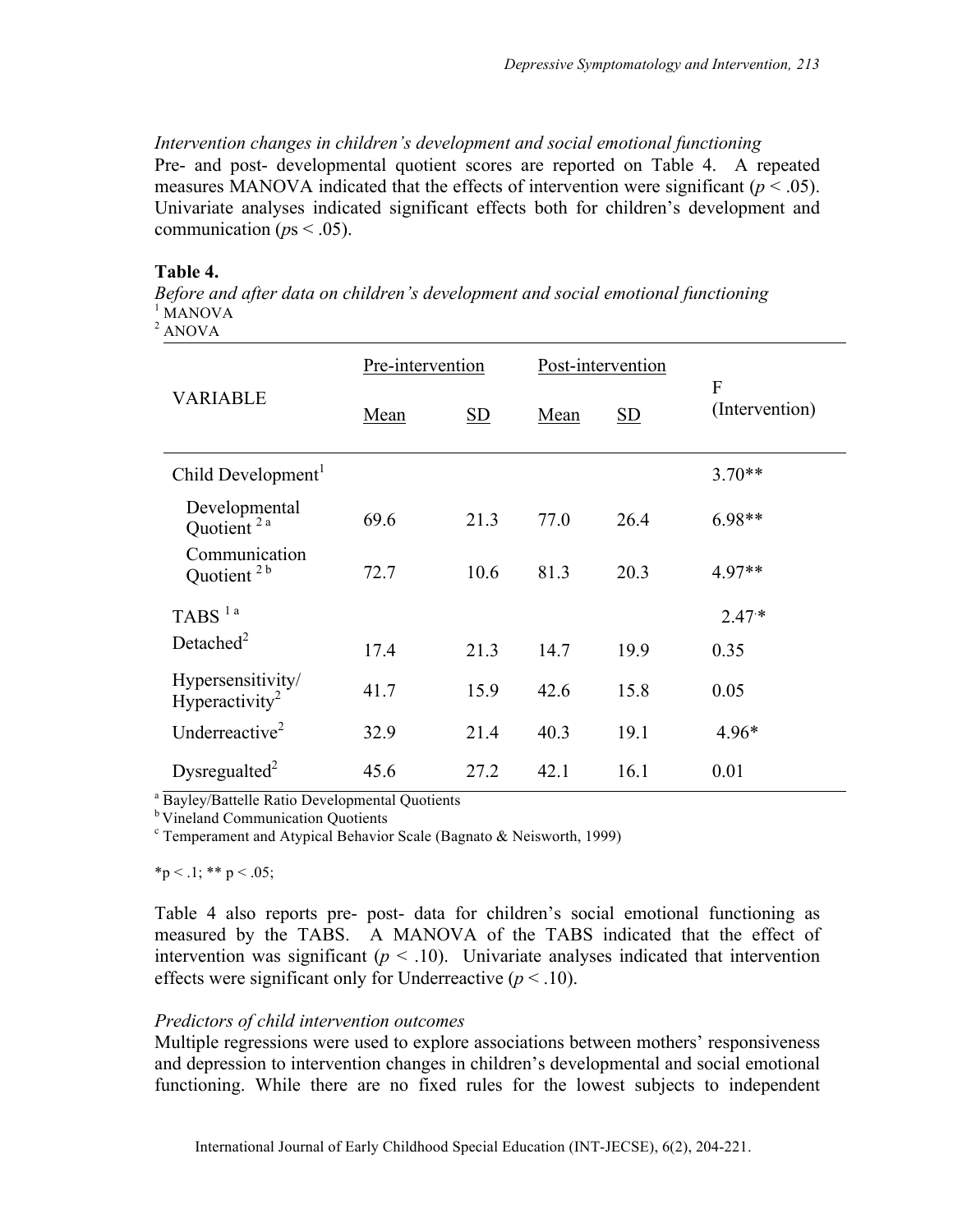variable ratios that should be used for small samples in exploratory regression analyses, Tabachnick and Fidel (2001) propose an absolute minimum of 5 subjects to 1 independent variable. Thus for the following analyses, only three independent variables were used resulting in a ratio of 6 subjects per independent variable. These included children's developmental scores at Time 1 and one variable each for mothers' depression and responsiveness. Because there were no significant changes in mothers' depression during intervention, CES-D scores at T1 were used as the measure of maternal depression.

The measure of mothers' responsiveness at T2 includes the changes in responsiveness promoted during intervention as well as mothers' level of responsiveness prior to intervention. A previous study of RT indicated that post intervention measures of parental responsiveness were significantly associated with the developmental improvements children made during intervention (Mahoney & Perales, 2005). As a result, responsiveness at T2 was used to explore the association of responsiveness to children's intervention outcomes.

Results from the regression analyses are reported on Table 5. For each analysis, child development scores at T2 were regressed on maternal depression at T1 and responsiveness at T2, controlling for the effects of children's development at T1. Results indicated the following. First, each of the three child development measures at T1 was significantly associated with T2 child development measures, with  $R^2$ s ranging from .33 to .74. Second, mothers' responsiveness at T2 was significantly associated with children's intervention outcomes for all three child development measures, ranging from 5 to 26% of the variability of children's developmental changes. Third, mothers' CES-D scores were negatively associated with intervention changes in children's Developmental Quotient  $(p < .05)$  and marginally associated with changes in their TABS scores ( $p = 108$ ) but was not associated with intervention changes in Communication quotient ( $p > .05$ ). Maternal depression accounted for 5% of the variability in Developmental Quotients and 6% of the variability in TABS scores

#### **Discussion**

This exploratory study was conducted to examine how the depressive symptomatology reported by mothers of young children with PDD was associated with their effectiveness of participating in Responsive Teaching. For the most part, results observed in this study were consistent with our hypotheses.

First, as reported in numerous research studies, the mothers who participated in this study reported high levels of psychological distress. More than 50% had Parenting Stress scores that were above the clinical cutoff, and 44% had scores on the CES D which indicated clinical levels of depression.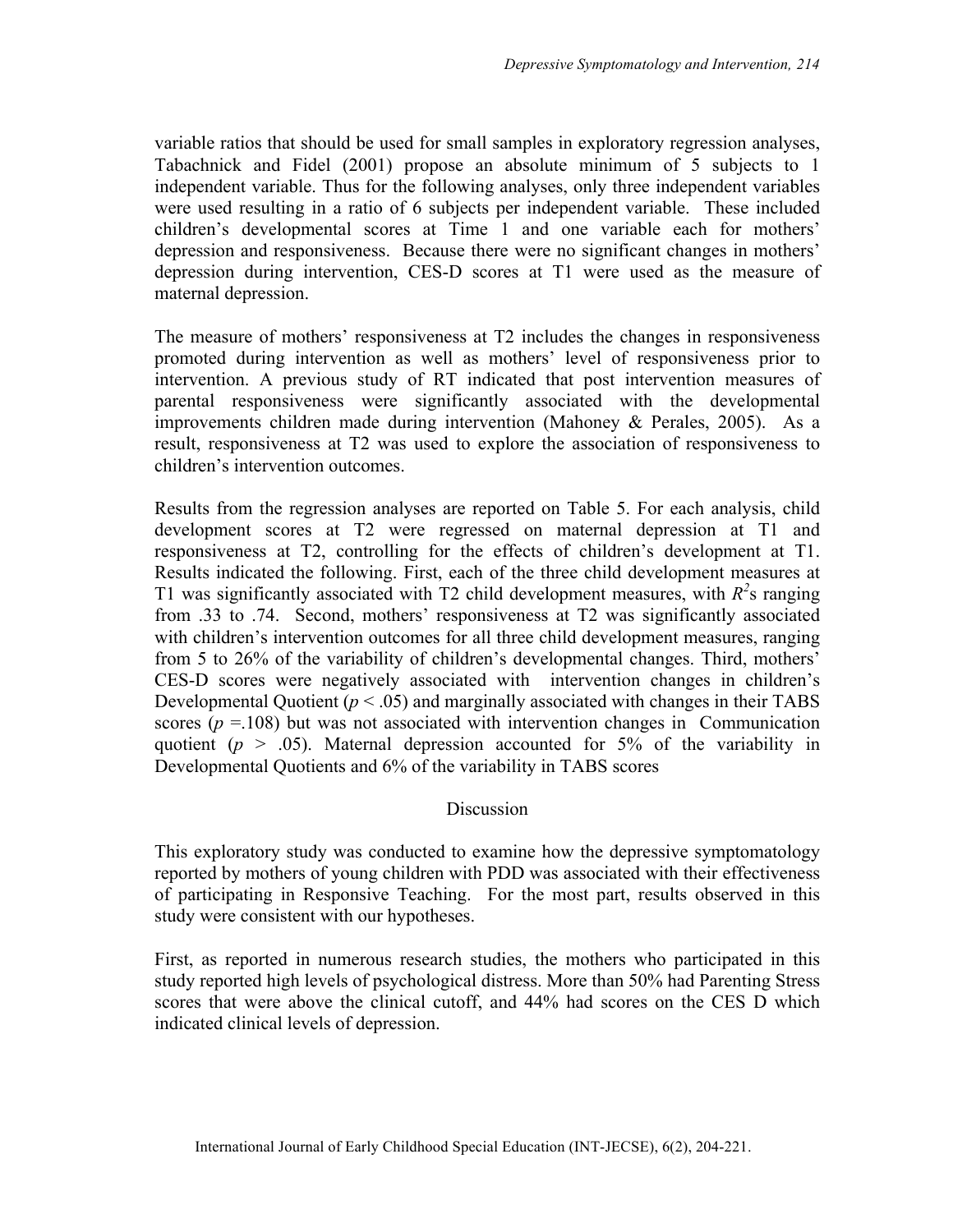# **Table 5***.*

*Relationship of maternal responsiveness and depression with children's developmental* 

*intervention outcomes*<br><sup>1</sup> Bayley/Battelle Ratio Developmental Quotients<br><sup>2</sup> Vineland Communication Quotients

<sup>3</sup> Temperament and Atypical Behavior Scale (Bagnato & Neisworth, 1999)

 $*_p$  < .1; \*\* p < .05; \*\*\* p < .01

| Dependent<br>Variable           | Model                         | <b>Beta</b> | T<br>Value | Significance | $R^2$    | $R^2$<br>Change |
|---------------------------------|-------------------------------|-------------|------------|--------------|----------|-----------------|
|                                 |                               |             |            |              |          |                 |
| Developmental<br>Quotient $T21$ | Developmental<br>Quotient T1  | .867        | 7.18       | .000         | $.74***$ |                 |
|                                 | CES-D T1                      | $-.243$     | $-2.21$    | .042         | $.79***$ | $.05*$          |
|                                 | Responsiveness T <sub>2</sub> | .251        | 2.40       | .030         | $.84***$ | $.05*$          |
| Vineland                        | Vineland                      |             |            |              |          |                 |
| Communication<br>$T2^2$         | Communication T1              | .684        | 3.87       | .001         | $.44**$  |                 |
|                                 | CES-D <sub>T1</sub>           | .013        | 0.07       | .945         | $.44**$  | .00             |
|                                 | Responsiveness T2             | .430        | 2.40       | .030         | $.50**$  | $.16*$          |
| <b>TABS</b> Total<br>$T2^3$     | <b>TABS Total T1</b>          | .482        | 3.26       | .005         | $.37**$  |                 |
|                                 | CES-D <sub>T1</sub>           | $-312$      | $-1.70$    | .040         | $.43**$  | $.06*$          |
|                                 | Responsiveness T2             | .575        | $-3.12$    | .007         | $.69***$ | $.26**$         |

Second, mothers who participated in RT made significant increases in their responsiveness with their children. However, there was considerable variability in the success with which mothers made these changes. Twenty-six percent either failed to improve or decreased their responsiveness during intervention; 47% made moderate changes of one Likert point or less; and 26% made changes that were greater than one Likert point.

Third, there were significant improvements in children's cognitive and communication development. At the completion of intervention children's had made an 11% improvement in their developmental quotients and a 12% improvement in their communication quotients. There were also marginally significant improvements in children's socio-emotional functioning, but this effect may have had limited clinical significance due to the fact that it was associated with significant changes in only one of four subscales of the TABS, Underreactivity.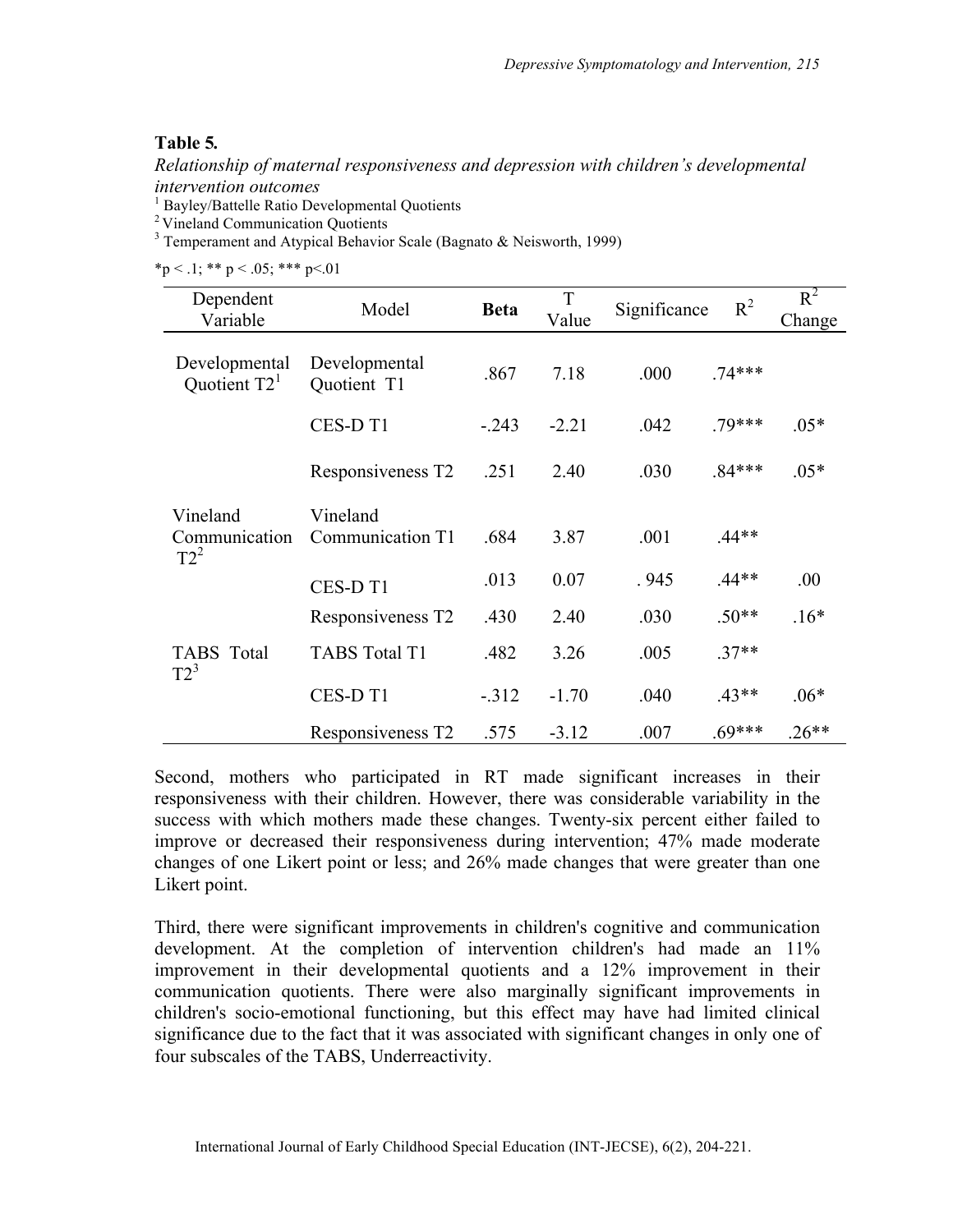Fourth, the developmental and social emotional outcomes observed across the three child development assessments used in this study were associated with the variability in mothers' responsiveness at Time 2. These findings are consistent with the logic model of RT which is predicated on the assumption that child development can be enhanced by encouraging parents to engage in more responsive interactions with their children (Mahoney & MacDonald, 2007). They indicate that the children who made the greatest developmental improvements tended to have mothers who had the highest levels of responsiveness at the end of intervention. The fact that responsiveness was associated with the intervention outcomes observed in this study adds to the accumulating evidence that parental responsiveness may be a causal influence on children's development (Aldred, et. al., 2012; Coolican, et. al., 2010; Kaaraslan, et. al., 2013).

Fifth, this study produced some mixed findings as to whether the effectiveness of RT was negatively impacted by mothers' psychological status. On the one hand, mothers' psychological status, as indicated both by their level of parenting stress and depression was not related to the changes in responsivenss they made during intervention. Although there was considerable variability in the changes in responsivenss observed among this group of mothers, results from correlational analyses indicated this variability was not associated with either mothers' depression or parenting stress. Thus, mothers' ability to learn RI strategies did not appear to be affected by their psychological distress.

On the other hand, results from this study indicated there was a negative association between mothers' depression with intervention changes in their children's development. Results from regression analyses indicated that high levels of maternal depressive symptoms were associated with diminished intervention effects on children's cognitive and social emotional functioning but not their communication.

Findings regarding the negative effects of maternal depression need to be interpreted in terms of the measures used to assess changes in responsiveness. Mothers' responsiveness was assessed from video recorded observations of them interacting with their children at the beginning and end of intervention. Previous studies have shown that the changes in responsiveness identified through this procedure are associated with intervention changes in children's development (Kaaraslan, et. al., 2013; Mahoney & Perales, 2005). In so far as parents' influence on children's development occurs in the context of daily routine interactions, such findings suggest that these brief observations of parent-child interaction at least partly reflect the manner that mothers typically interact with their children.

Nonetheless, with this procedure it is impossible to assess the extent to which mothers might have demonstrated patterns of interaction during the video recorded observation that were consistent with the focus of the intervention but not reflective of their general style of interacting with their children. Although it is possible that this may have accounted for the depression effects observed in this study, findings that mothers' psychological status did not diminish intervention effects on communication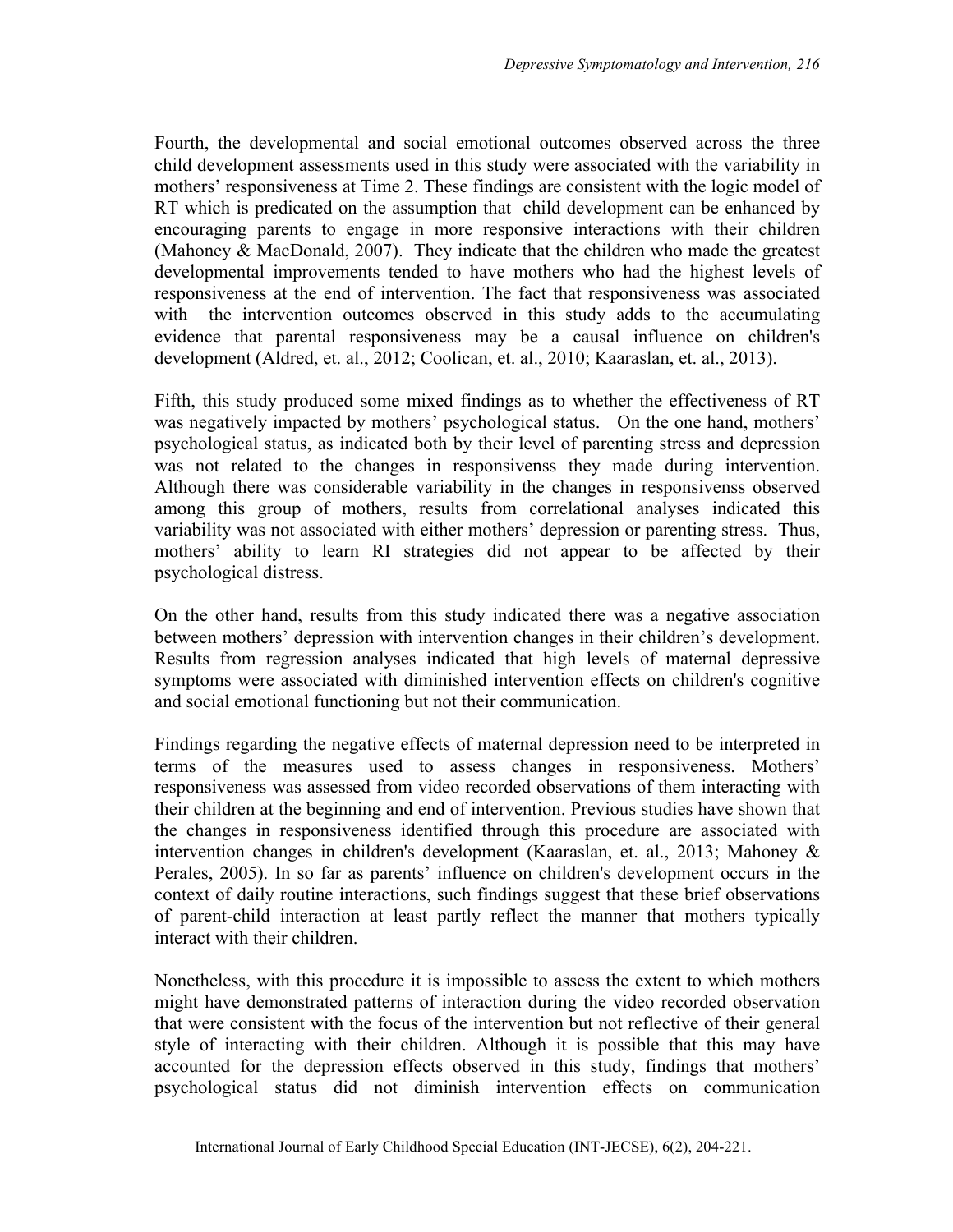development argue against this position. Rather, these results suggest that all mothers were able to integrate changes in responsivenss into their communicative interactions with their children regardless of their level of depression.

The question remains why maternal depression appeared to have a negative intervention effect on children's cognitive and social emotional development but not on their communication. While this question cannot be addressed with the data collected in this investigation, these findings are consistent with two previous research findings related to the effects of maternal depression on child development. Results from descriptive studies suggest that depression makes it difficult for mothers to interact with their children (Campbell, et. al., 1995; NICHD Early Child Care Research Network, 1999). Insofar as the effects of responsiveness depend upon mothers' frequency of interaction, the negative effects of depression are likely more pronounced in interactions which are more demanding or challenging. Communicative interactions require relatively little effort insofar as they can occur whenever mothers are caring for their children or in any other situation in which their children can both see and hear them. In contrast, cognitive interactions require considerable physical effort. They occur primarily in the context of playing with children, which often means interacting on the floor. Because play interactions are more physically demanding than communicative interaction, it is possible that depression lessens the frequency of mothers' play interactions more than their communication interactions, thus mitigating the effects of responsivenss on children's cognitive development more than their communication development.

Descriptive studies also suggest that depression may increase the tendency of mothers to react negatively to children's crying or acting out behaviors (Field, 2002; Murray, et. al., 1996). Parents who learn to become more responsive through intervention may have little difficulty integrating the style of interaction into routine social communicative interactions with their children. However, when children become highly distressed and resistant to soothing, highly depressed parents may react negatively to these types of behaviors. This may accentuate children's emotional upset and thus negatively impact their social emotional functioning.

Interest in the depression experienced with by parents of children with autism and other disabilities has been stimulated partly by the concern that high levels of depression may interfere with their ability to participate in interventions. This is the first parenting intervention study to describe such an effect. However, given the manner that the depressed mothers in this sample responded positively to intervention by learning RI strategies, maternal depression should not be used as a reason for excluding mothers from relationship focused interventions. Rather, results point to the need for interventionists to be cognizant of the psychological status of parents, and to recognize that referring parents with high levels of depressive symptomatology to appropriate services can have a positive influence on their ability to use parenting intervention strategies in a way that will maximize their children's developmental well-being.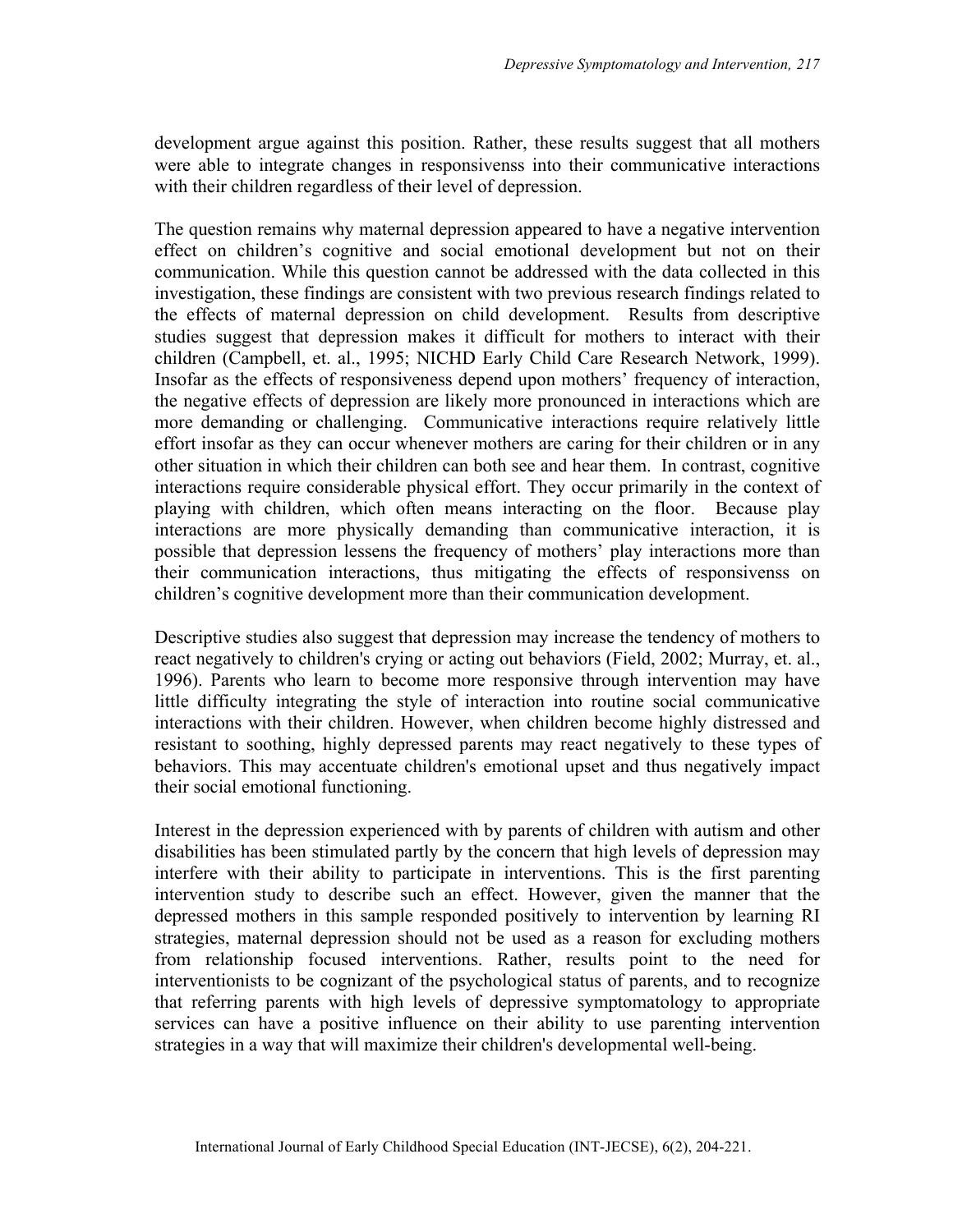Because of the exploratory and descriptive nature of this study, the findings need to be replicated with larger and more diverse samples as well as in studies that employ more rigorous research designs. It remains to be determined whether the effects of maternal depression only pertain to RT, or whether similar effects might occur with other parent mediated interventions. In addition, studies are needed to determine whether the effects of parental depression are unique to parents of children with autism, or whether they occur with parents of children with other types of developmental risks and challenges as well.

Despite the limitations of this study, the process of examining early intervention outcomes in relationship to parental depression is an important issue. The current emphasis on the use of parent-mediated intervention, particularly with children who are under three years of age, can be seriously compromised if professionals fail to understand how parental depression may affect such interventions.

#### References

- Abbeduto, L., Seltzer, M. M., Shattuck, P., Krauss, M. W., Orsmond, G., & Murphy, M. (2004). Psychological well-being and coping in mothers of youths with autism, Down syndrome or Fragile X syndrome. *American Journal on Mental Retardation, 109*, 3, 237-254.
- Abidin, R. (1995). *Parenting Stress Index, 3rd Edition*. Odessa, FL.: Psychological Assessment Resources.
- Aldred, C., Green, G., Emsley, R., & McConachie, H. (2012). Brief report: Mediation of treatment effect in a communication intervention for preschool children with autism. *Journal of Autism and Developmental Disorders. 42,* 447-454.
- American Psychiatric Association (2000). *Diagnostic and Statistical Manual of Mental Disorders*, Fourth Edition, Text Revision. Washington, DC, American Psychiatric Association.
- Bagnato. S. J., Neisworth, J., Salvia, J.J., & Hunt, F.M. (1999). *Temperament and Atypical Behavior Scale.* Baltimore, MD.: Paul Brookes.
- Bayley, N. (1993). *Bayley Scales of Infant Development* (2<sup>nd</sup> edition). San Antonio, TX: The Psychological Corporation.
- Beck, A., Hastings, R. P., Daley, D., & Stevenson, J. (2004). Pro-social behavior and behavior problems independently predict maternal stress. *Journal of Intellectual & Developmental Disability, 29*, 339-349.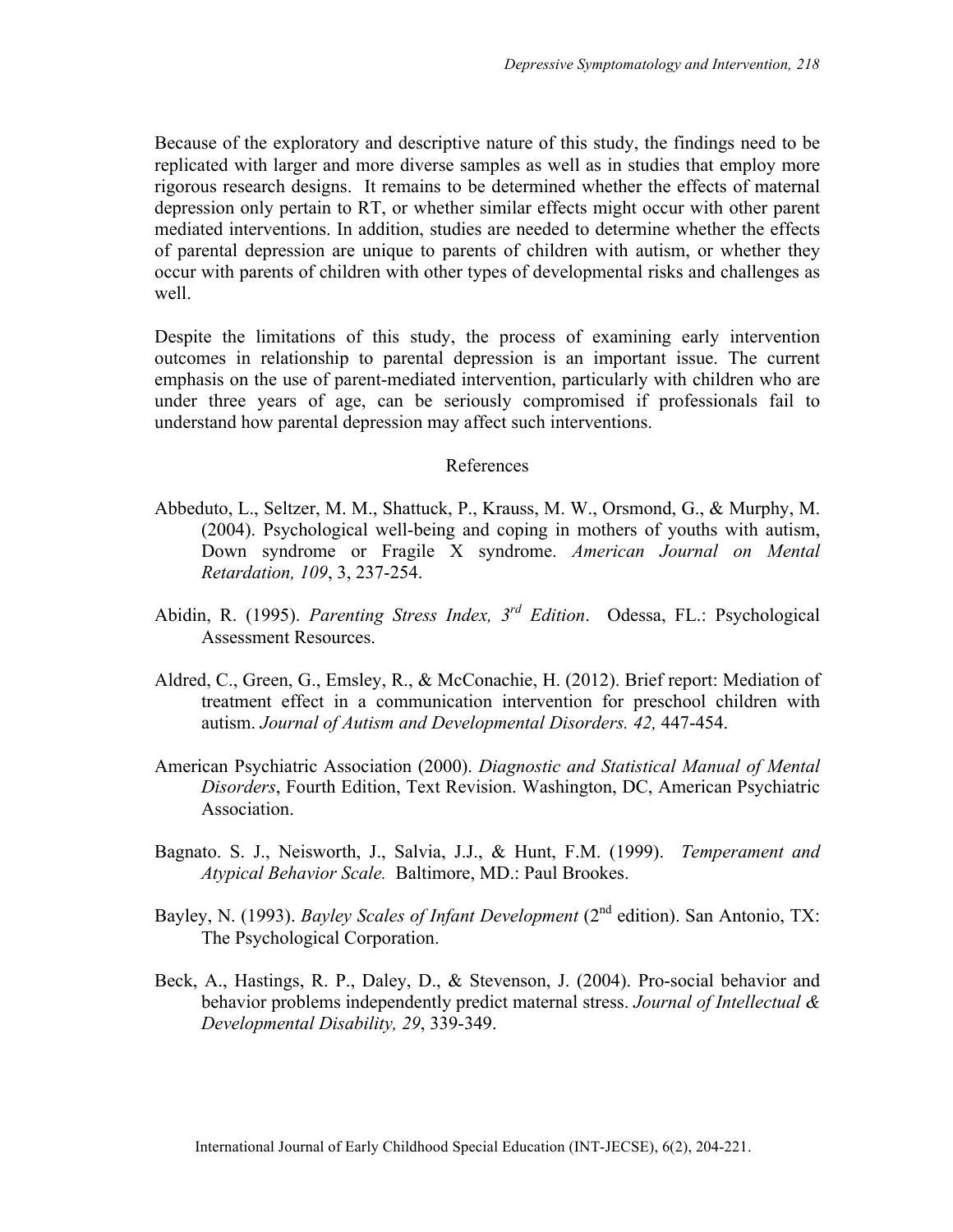- Campbell, S. B., Cohn, J. F., & Meyers, T. (1995). Depression in first-time mothers: mother-infant interaction and depression chronicity. *Developmental Psychology*, *31,* 349–357.
- Carter, A.S., Messinger, D.S., Stone, W.L., Celimli, S ; Nahmias, A.S. , Yoder, P. (2011). A randomized controlled trial of Hanen's 'More Than Words' in toddlers with early autism symptoms *Journal Of Child Psychology And Psychiatry, 52*, 741-752.
- Coolican, J., Smith, I.M., Bryson, S.E. (2010). Brief parent training in pivotal response treatment for preschoolers with autism. *Journal of Child Psychology and Psychiatry, 51,* 1321 – 1330.
- Feinberg, E., Donahue, S., Bliss, R., Silverstein, M, (2012). Maternal depressive symptoms and participation in early intervention services for young children. *Maternal and Child Health Journal, 16,* 336–345
- Field, T. (2002). Prenatal effects of maternal depression. In S. H. Goodman & I. H. Gotlieb (Eds.), *Children of depressed parents: Mechanisms of risk and implications for treatment* (pp.59–88). Washington, DC: American Psychological Association.
- Gupta, V. B. (2007). Comparison of parenting stress in different developmental disabilities. *Journal of Developmental Physical Disabilities, 19*, 417-425.
- Harris, S.R., Megens, A.M., Backman, C.L.,& Hayes, V.E (2005). Stability of the Bayley II Scales of Infant Development in a sample of low-risk and high-risk infants*. Developmental Medicine & Child Neurology, 47,* 820 – 823*.*
- Karaaslan, O. & Mahoney, G. (2013). Effectiveness of Responsive Teaching with children with Down syndrome. *Intellectual and Developmental Disabilities, 51, 458-469*
- Karaaslan, O. Diken, I., & Mahoney, G. (2013). A randomized control study of Responsive Teaching with young Turkish Children and their mothers. *Topics in Early Childhood Special Education, 32,* 172-182*.*
- Koseck, K. (1999) Review and evaluation of the psychometric properties of the revised Bayley Scales of Infant Development. *Pediatric Physical Therapy, 11, 198*–204*.* Kurstjens, S., & Wolke, D. (2001). Effects of maternal depression on cognitive development of children over the first 7 years of life. *Journal of Child Psychology and Psychiatry*, *42,* 623– 636.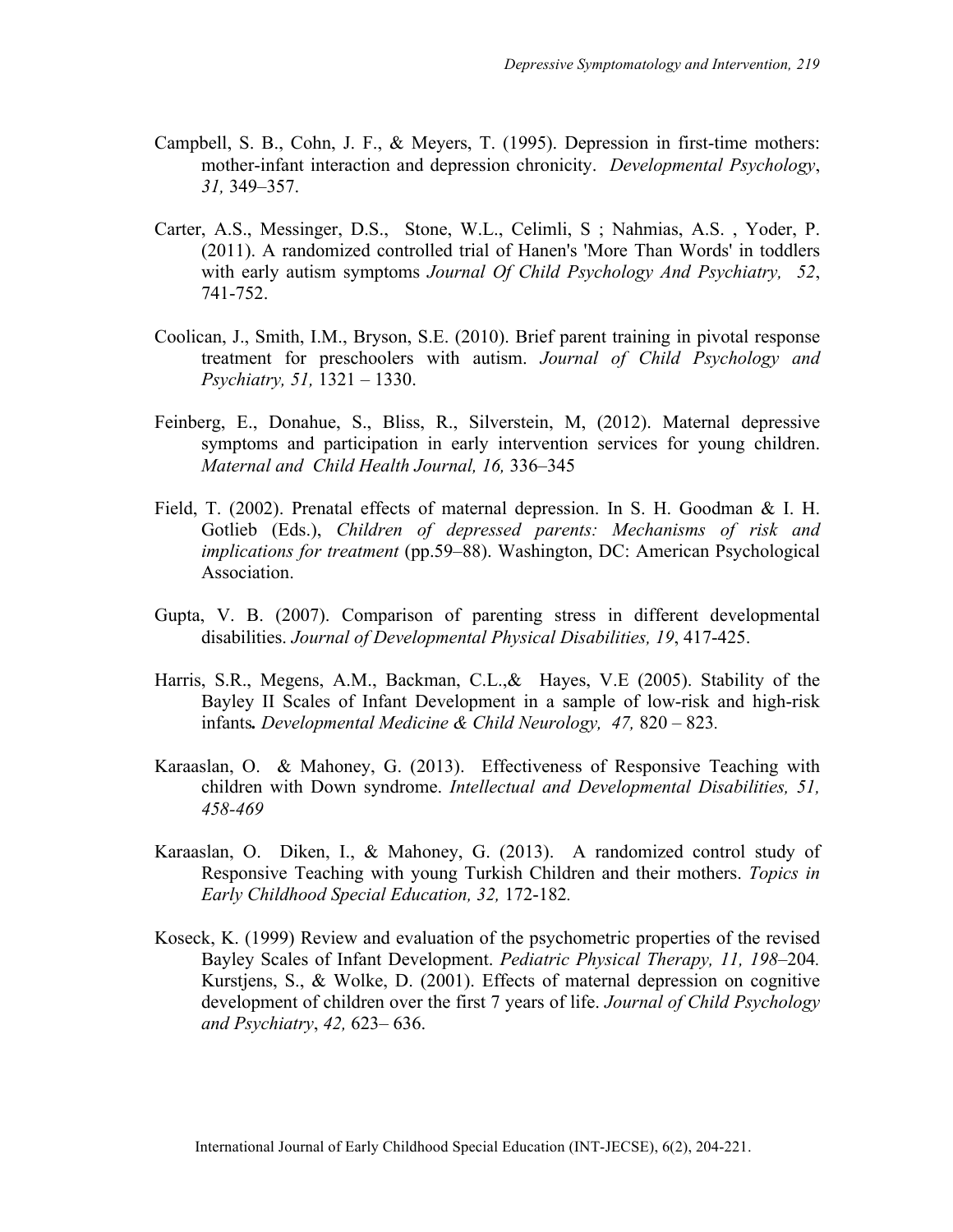- Kurstjens, S. and Wolke, D. (2001). Effects of maternal depression on cognitive development of children over the first 7 years of life. *Journal of Child Psychology and Psychiatry and Allied Disciplines, 42* , 623-636.
- Mahoney, G. (1992). *The Maternal Behavior Rating Scale-Revised*. Available from the author, Case Western Reserve University, Cleveland, Ohio. 44106.
- Mahoney, G. & Bella, J. (1998). An examination of the effects of family-centered early intervention on child and family outcomes. *Topics in Early Childhood Special Education. 18,* 83-94.
- Mahoney, G., & MacDonald, J. (2007) *Autism and developmental delays in young children: The Responsive Teaching curriculum for parents and professionals.* Austin, TX: PRO-ED.
- Mahoney, G. & Nam, S. (2011). The parenting model of developmental intervention. In R.M.. Hodapp (Ed.), *International Review of Research on Mental Retardation, 41*. New York, NY: Academic Press, 73-125.
- Mahoney, G. & Perales, F. (2003). Using relationship-focused intervention to enhance the social-emotional functioning of young children with autism spectrum disorders. *Topics in Early Childhood Special Education, 23 (2),* 77-89.
- Mahoney, G., & Perales, F. (2005). A comparison of the impact of relationship-focused intervention on young children with Pervasive Developmental Disorders and other disabilities. *Journal of Developmental and Behavioral Pediatrics, 26 (2).* 77-85.
- Mahoney, G., Powell, A., & Finger, I. (1986). The Maternal Behavior Rating Scale. *Topics in Early Childhood Special Education, 6,* 44-56.
- Murray, L., Fiori-Cowley, A., Hooper, R., & Cooper, P. J. (1996). The impact of postnatal depression and associated adversity on early mother-infant interactions and later infant outcome. *Child Development*, *67,* 2512–2526.
- Newborg, J., Stock, J.R., Wnek, L., Guidbaldi, J., & Svinicki, J.(1984). The Battelle Developmental Inventory. Rolling Meadows, IL: Riverside Publishing.
- NICHD Early Child Care Research Network. (1999). Chronicity of maternal depressive symptoms, maternal sensitivity, and child functioning at 36 months. *Developmental Psychology*, *35,* 1297–1310.
- Radloff, L.S. (1977). The CES-D scale: A self report depression scale for research in the general population. *Applied Psychological Measurement,1,* 385-401.

International Journal of Early Childhood Special Education (INT-JECSE), 6(2), 204-221.